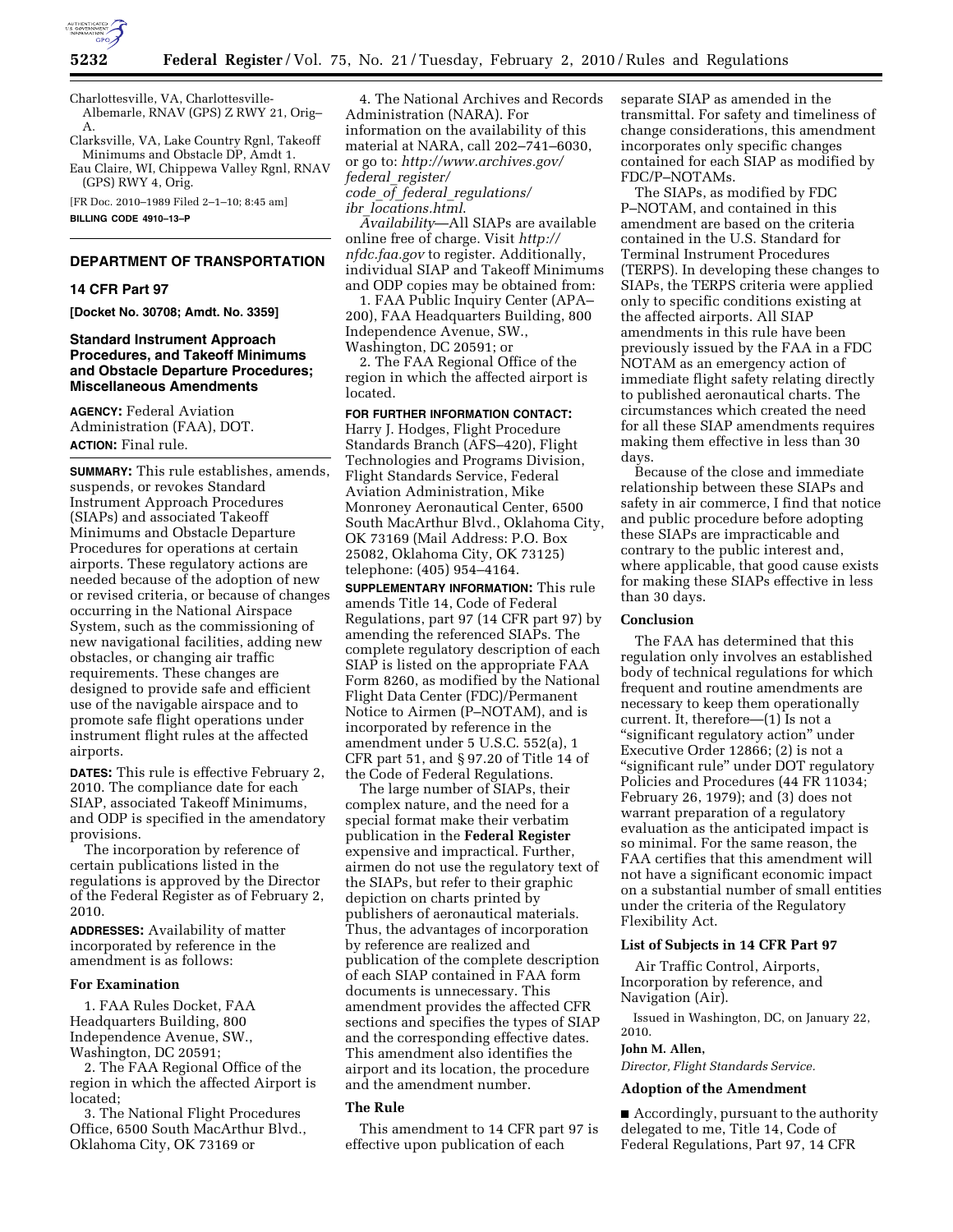part 97, is amended by amending Standard Instrument Approach Procedures, effective at 0901 UTC on the dates specified, as follows:

# **PART 97—STANDARD INSTRUMENT APPROACH PROCEDURES**

■ 1. The authority citation for part 97 continues to read as follows:

**Authority:** 49 U.S.C. 106(g), 40103, 40106, 40113, 40114, 40120, 44502, 44514, 44701, 44719, 44721–44722.

■ 2. Part 97 is amended to read as follows:

By amending: § 97.23 VOR, VOR/ DME, VOR or TACAN, and VOR/DME or TACAN; § 97.25 LOC, LOC/DME, LDA, LDA/DME, SDF, SDF/DME;

§ 97.27 NDB, NDB/DME; § 97.29 ILS, ILS/DME, MLS, MLS/DME, MLS/RNAV; § 97.31 RADAR SIAPs; § 97.33 RNAV SIAPs; and § 97.35 COPTER SIAPs. Identified as follows:

*\* \* \* Effective Upon Publication* 

| <b>AIRAC</b><br>date | State     | City                 | Airport                      | FDC No. | FDC date | Subject                                                            |
|----------------------|-----------|----------------------|------------------------------|---------|----------|--------------------------------------------------------------------|
| 11-Mar-10            | <b>PA</b> |                      | Clarion County               | 0/0393  | 1/7/10   | RNAV (GPS) Rwy 24, Amdt<br>1.                                      |
| 11-Mar-10            | $IN$      |                      | La Porte Muni                | 0/0656  | 1/8/10   | RNAV (GPS) Rwy 2, Orig.                                            |
| 11-Mar-10            | $IN$      |                      | La Porte Muni                | 0/0657  | 1/8/10   | LOC/NDB Rwy 2, Amdt 1.                                             |
| 11-Mar-10            | $IN$      |                      | La Porte Muni                | 0/0658  | 1/8/10   | VOR-A. Amdt 7.                                                     |
| 11-Mar-10            | IL        | Chicago/West Chicago |                              | 0/0662  | 1/8/10   | ILS Rwy 10, Amdt 7A.                                               |
| 11-Mar-10            | IL        | Chicago/West Chicago |                              | 0/0663  | 1/8/10   | VOR or GPS Rwy 10, Amdt                                            |
|                      |           |                      |                              |         |          | 11A.                                                               |
| 11-Mar-10            | IL        |                      |                              | 0/0999  | 1/11/10  | VOR-A, Orig-A.                                                     |
| 11-Mar-10            | $ L$      | Lawrenceville        | Lawrenceville-Vincennes Intl | 0/1006  | 1/11/10  | RNAV (GPS) Rwy 27, Orig-<br>C.                                     |
| 11-Mar-10            | $IL$      | Lawrenceville        | Lawrenceville-Vincennes Intl | 0/1007  | 1/11/10  | RNAV (GPS) Rwy 9, Orig-<br>В.                                      |
| 11-Mar-10            | $IL$      | Lawrenceville        | Lawrenceville-Vincennes Intl | 0/1009  | 1/11/10  | RNAV (GPS) Rwy 36, Orig-<br>В.                                     |
| 11-Mar-10            | $IL$      | Lawrenceville        | Lawrenceville-Vincennes Intl | 0/1010  | 1/11/10  | VOR Rwy 36, Amdt 1.                                                |
| 11-Mar-10            | NJ        |                      | Cape May County              | 0/1026  | 1/13/10  | VOR A, Amdt 3B.                                                    |
| 11-Mar-10            | NJ        |                      | Cape May County              | 0/1029  | 1/13/10  | LOC Rwy 19, Amdt 6C.                                               |
| 11-Mar-10            | $IN$      | Shelbyville          | Shelbyville Muni             | 0/1192  | 1/12/10  | Takeoff Minimums and Ob-                                           |
| 11-Mar-10            | IL        |                      | Williamson County Rgnl       | 0/1193  | 1/12/10  | stacle DP, Amdt 4.<br>Takeoff Minimums and Ob-<br>stacle DP, Orig. |
| 11-Mar-10            | $W1$      |                      | La Crosse Muni               | 0/1194  | 1/12/10  | ILS or LOC Rwy 18, Amdt<br>19.                                     |
| 11-Mar-10            | $IL$      |                      | Macomb Muni                  | 0/1195  | 1/12/10  | VOR/DME A, Amdt 8A.                                                |
| 11-Mar-10            | $IL$      | Lawrenceville        | Lawrenceville-Vincennes Intl | 0/1196  | 1/12/10  | VOR Rwy 27, Amdt 7A.                                               |
| 11-Mar-10            | FL        |                      |                              | 0/1480  | 1/13/10  | RNAV (GPS) Rwy 31, Orig.                                           |
| 11-Mar-10            | FL        |                      |                              | 0/1481  | 1/13/10  | VOR Rwy 31, Amdt 18.                                               |
| 11-Mar-10            | OH        |                      | Cleveland-Hopkins Intl       | 0/1483  | 1/13/10  | ILS or LOC Rwy 28, Amdt                                            |
|                      |           |                      |                              |         |          | 23.                                                                |
| 11-Mar-10            | OH        | Cleveland            | Cleveland-Hopkins Intl       | 0/1489  | 1/13/10  | Converging ILS Rwy 28,<br>Orig.                                    |
| 11-Mar-10            | NC        | Greensboro           | Piedmont Triad Intl          | 0/1504  | 1/13/10  | RNAV (GPS) Rwy 5R,<br>Amdt 2.                                      |
| 11-Mar-10            | NC        | Greensboro           | Piedmont Triad Intl          | 0/1505  | 1/13/10  | VOR/DME Rwy 23L, Amdt<br>10.                                       |
| 11-Mar-10            | NC        | Greensboro           | Piedmont Triad Intl          | 0/1506  | 1/13/10  | RNAV (GPS) Rwy 23L,<br>Amdt 2.                                     |
| 11-Mar-10            | <b>NC</b> | Greensboro           | Piedmont Triad Intl          | 0/1507  | 1/13/10  | VOR Rwy 5R, Amdt 13.                                               |
| 11-Mar-10            | NC        | Greensboro           | Piedmont Triad Intl          | 0/1508  | 1/13/10  | RNAV (GPS) Rwy 32, Amdt                                            |
| 11-Mar-10            | NC        | Greensboro           | Piedmont Triad Intl          | 0/1509  | 1/13/10  | 1.<br>ILS or LOC Rwy 23L, Amdt<br>9.                               |
| 11-Mar-10            | <b>NC</b> | Greensboro           | Piedmont Triad Intl          | 0/1510  | 1/13/10  | ILS Rwy 14, Amdt 18A.                                              |
| 11-Mar-10            | NC        | Greensboro           | Piedmont Triad Intl          | 0/1511  | 1/13/10  | RNAV (GSO) Rwy 14,                                                 |
| 11-Mar-10            | <b>NC</b> | Greensboro           | Piedmont Triad Intl          | 0/1512  | 1/13/10  | Amdt 1.<br>ILS Rwy 23L (CAT II),<br>Amdt 9.                        |
| 11-Mar-10            | <b>NC</b> | Greensboro           | Piedmont Triad Intl          | 0/1513  | 1/13/10  | NDB Rwy 14, Amdt 15D.                                              |
| 11-Mar-10            | AL        |                      | Pryor Field Rgnl             | 0/1727  | 1/15/10  | VOR Rwy 18, Amdt 13.                                               |
| 11-Mar-10            | ME        |                      | Eastern Slopes Rgnl          | 0/1762  | 1/13/10  | Takeoff Minimums and Ob-                                           |
|                      |           |                      |                              |         |          | stacle DP, Amdt 4.                                                 |
| 11-Mar-10            | $IN$      | Greencastle          | Putnam County                | 0/1786  | 1/15/10  | NDB Rwy 18, Amdt 1.                                                |